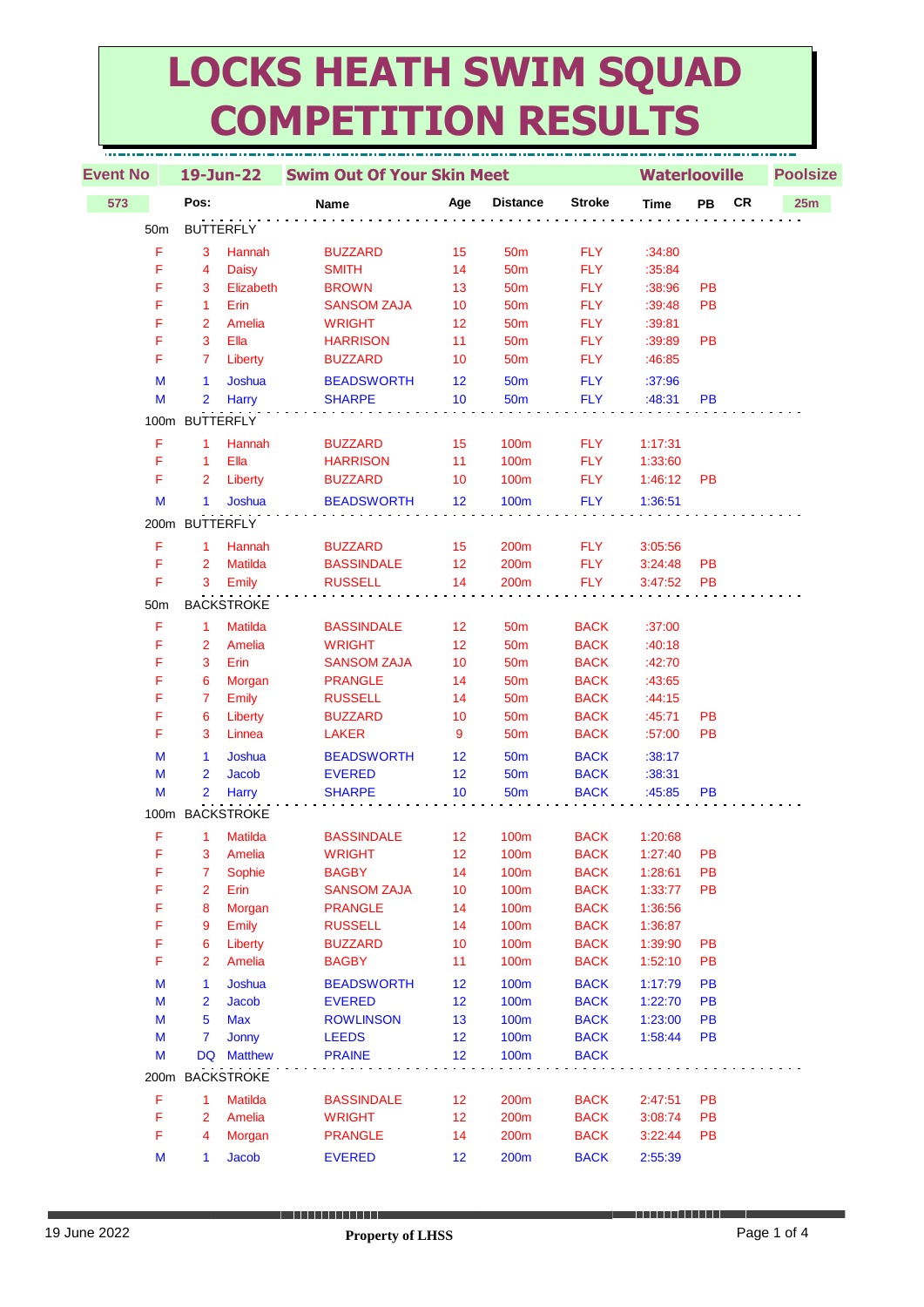| <b>Event No</b> |                         | 19-Jun-22           | <b>Swim Out Of Your Skin Meet</b> |                  |                  |               |             | <b>Waterlooville</b> |            |     |
|-----------------|-------------------------|---------------------|-----------------------------------|------------------|------------------|---------------|-------------|----------------------|------------|-----|
| 573             | Pos:                    |                     | Name                              | Age              | <b>Distance</b>  | <b>Stroke</b> | <b>Time</b> | PB                   | ${\sf CR}$ | 25m |
| 50 <sub>m</sub> |                         | <b>BREASTSTROKE</b> |                                   |                  |                  |               |             |                      |            |     |
| F               | 3                       | Sophie              | <b>BAGBY</b>                      | 14               | 50 <sub>m</sub>  | <b>BRS</b>    | :42:09      | <b>PB</b>            |            |     |
| F               | 5                       | <b>Daisy</b>        | <b>SMITH</b>                      | 14               | 50 <sub>m</sub>  | <b>BRS</b>    | :43:70      |                      |            |     |
| F               | 6                       | Elizabeth           | <b>BROWN</b>                      | 13               | 50 <sub>m</sub>  | <b>BRS</b>    | :44:87      |                      |            |     |
| F               | $\mathbf{1}$            | Erin                | <b>SANSOM ZAJA</b>                | 10               | 50 <sub>m</sub>  | <b>BRS</b>    | :47:24      | <b>PB</b>            |            |     |
| F               | 4                       | Amelia              | <b>WRIGHT</b>                     | 12               | 50 <sub>m</sub>  | <b>BRS</b>    | :49:11      |                      |            |     |
| F               | 3                       | Amelia              | <b>BAGBY</b>                      | 11               | <b>50m</b>       | <b>BRS</b>    | :52:19      |                      |            |     |
| M               | $\overline{5}$          | <b>Ben</b>          | <b>COOK</b>                       | 15               | 50 <sub>m</sub>  | <b>BRS</b>    | :41:43      | PB                   | <b>CR</b>  |     |
| M               | $\overline{2}$          | <b>Max</b>          | <b>ROWLINSON</b>                  | 13               | <b>50m</b>       | <b>BRS</b>    | :43:23      | <b>PB</b>            |            |     |
| M               | 3                       | <b>Ben</b>          | <b>LINKLATER</b>                  | 10               | <b>50m</b>       | <b>BRS</b>    | :58:76      |                      |            |     |
| M               | $\overline{7}$          | Jonny               | <b>LEEDS</b>                      | 12               | <b>50m</b>       | <b>BRS</b>    | 1:06:60     | <b>PB</b>            |            |     |
| M               |                         | DQ Matthew          | <b>PRAINE</b>                     | 12               | <b>50m</b>       | <b>BRS</b>    |             |                      |            |     |
| 100m            |                         | <b>BREASTSTROKE</b> |                                   |                  |                  |               |             |                      |            |     |
| F               | 3                       | Sophie              | <b>BAGBY</b>                      | 14               | 100m             | <b>BRS</b>    | 1:34:95     |                      |            |     |
| F               | $\overline{7}$          | Elizabeth           | <b>BROWN</b>                      | 13               | 100m             | <b>BRS</b>    | 1:40:54     |                      |            |     |
| F               | 4                       | Amelia              | <b>WRIGHT</b>                     | 12 <sub>2</sub>  | 100m             | <b>BRS</b>    | 1:52:19     |                      |            |     |
| F               | 3                       | Amelia              | <b>BAGBY</b>                      | 11               | 100m             | <b>BRS</b>    | 1:55:20     |                      |            |     |
| F               | DQ                      | Maisie-Jayne        | <b>TOPP</b>                       | 9                | 100m             | <b>BRS</b>    |             |                      |            |     |
| M               | 6                       | <b>Ben</b>          | <b>COOK</b>                       | 15               | 100m             | <b>BRS</b>    | 1:34:35     | <b>PB</b>            |            |     |
| M               | $\overline{\mathbf{4}}$ | <b>Max</b>          | <b>ROWLINSON</b>                  | 13               | 100m             | <b>BRS</b>    | 1:40:92     | <b>PB</b>            |            |     |
| M               | $\overline{2}$          | <b>Matthew</b>      | <b>PRAINE</b>                     | 12               | 100 <sub>m</sub> | <b>BRS</b>    | 1:56:31     | PB                   |            |     |
| M               |                         | DQ Jonny            | <b>LEEDS</b>                      | 12               | 100 <sub>m</sub> | <b>BRS</b>    |             |                      |            |     |
|                 |                         | 200m BREASTSTROKE   |                                   |                  |                  |               |             |                      |            |     |
| F               | $\overline{2}$          | Sophie              | <b>BAGBY</b>                      | 14               | 200m             | <b>BRS</b>    | 3:22:10     | PB                   |            |     |
| F               | 3                       | Elizabeth           | <b>BROWN</b>                      | 13               | 200m             | <b>BRS</b>    | 3:37:42     | PB                   |            |     |
| F               | 4                       | Amelia              | <b>WRIGHT</b>                     | 12 <sub>2</sub>  | 200m             | <b>BRS</b>    | 3:52:72     |                      |            |     |
| F               | $\overline{2}$          | Amelia              | <b>BAGBY</b>                      | 11               | 200m             | <b>BRS</b>    | 4:05:38     | <b>PB</b>            |            |     |
| 50m             |                         | <b>FREESTYLE</b>    |                                   |                  |                  |               |             |                      |            |     |
| F               | 8                       | Sophie              | <b>BAGBY</b>                      | 14               | <b>50m</b>       | <b>FREE</b>   | :32:74      |                      |            |     |
| F               | $\overline{7}$          | Elizabeth           | <b>BROWN</b>                      | 13               | 50 <sub>m</sub>  | <b>FREE</b>   | :33:48      |                      |            |     |
| F               | $\mathbf{1}$            | Erin                | <b>SANSOM ZAJA</b>                | 10               | <b>50m</b>       | <b>FREE</b>   | :33:91      | PB                   |            |     |
| F               | 6                       | Amelia              | <b>WRIGHT</b>                     | 12               | <b>50m</b>       | <b>FREE</b>   | :35:18      | PB                   |            |     |
| F               | $\overline{2}$          | Ella                | <b>HARRISON</b>                   | 11               | <b>50m</b>       | <b>FREE</b>   | :35:31      |                      |            |     |
| F               |                         | 15 Emily            | <b>RUSSELL</b>                    | 14               | 50 <sub>m</sub>  | <b>FREE</b>   | :36:89      |                      |            |     |
| F               |                         | 16 Morgan           | <b>PRANGLE</b>                    | 14               | 50 <sub>m</sub>  | <b>FREE</b>   | :38:11      |                      |            |     |
| F               | 6                       | Amelia              | <b>BAGBY</b>                      | 11               | <b>50m</b>       | <b>FREE</b>   | :40:74      |                      |            |     |
| F               | 10                      | <b>Beau</b>         | <b>WOODFORD</b>                   | 10               | 50 <sub>m</sub>  | <b>FREE</b>   | :41:02      | PB                   |            |     |
| F               | $\mathbf{3}$            | Maisie-Jayne        | <b>TOPP</b>                       | 9                | 50 <sub>m</sub>  | <b>FREE</b>   | :41:95      | <b>PB</b>            |            |     |
| F               | 7                       | Pippa               | <b>CLARK</b>                      | 9                | 50 <sub>m</sub>  | <b>FREE</b>   | :52:44      | PB                   |            |     |
| F               | 8                       | Linnea              | <b>LAKER</b>                      | $\boldsymbol{9}$ | 50m              | <b>FREE</b>   | :53:34      |                      |            |     |
| F               | <b>DQ</b>               | <b>Daisy</b>        | <b>SMITH</b>                      | 14               | 50 <sub>m</sub>  | <b>FREE</b>   |             |                      |            |     |
| M               | 12                      | <b>Ben</b>          | <b>COOK</b>                       | 15               | 50 <sub>m</sub>  | <b>FREE</b>   | :31:25      | PB                   |            |     |
| M               | $\mathbf{1}$            | Joshua              | <b>BEADSWORTH</b>                 | 12               | <b>50m</b>       | <b>FREE</b>   | :31:91      | <b>PB</b>            |            |     |
| M               | 2                       | Jacob               | <b>EVERED</b>                     | 12               | <b>50m</b>       | <b>FREE</b>   | :32:57      | PB                   |            |     |
| M               | 8                       | <b>Max</b>          | <b>ROWLINSON</b>                  | 13               | <b>50m</b>       | <b>FREE</b>   | :33:33      | PB                   |            |     |
| M               | 6                       | <b>Matthew</b>      | <b>PRAINE</b>                     | 12               | <b>50m</b>       | <b>FREE</b>   | :37:82      | PB                   |            |     |
| M               | 5                       | <b>Ben</b>          | <b>LINKLATER</b>                  | 10               | <b>50m</b>       | <b>FREE</b>   | :43:31      | PB                   |            |     |
| M               | 9                       | Jonny               | <b>LEEDS</b>                      | 12               | <b>50m</b>       | <b>FREE</b>   | :52:94      |                      |            |     |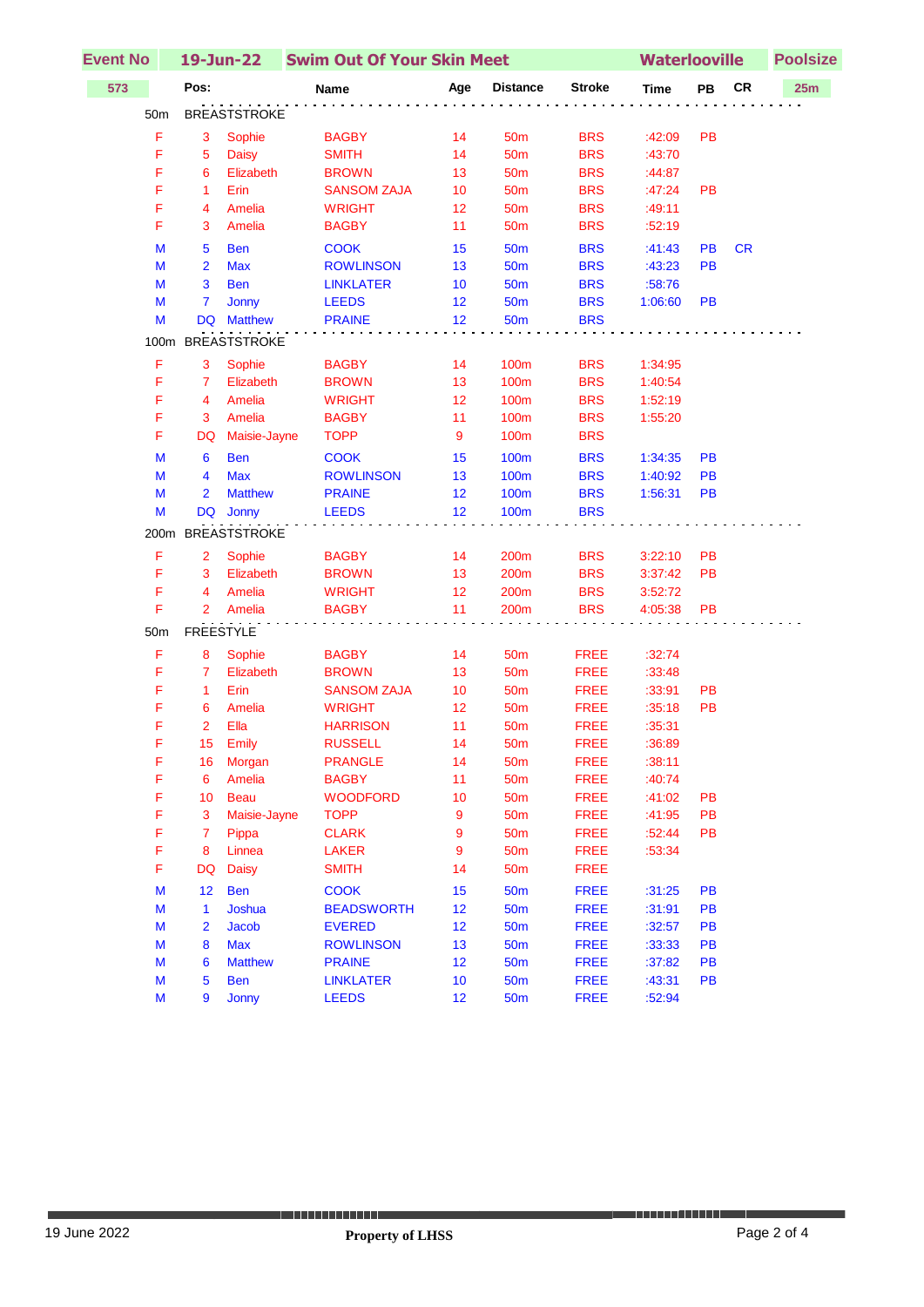| <b>Event No</b> | 19-Jun-22      |                          | <b>Swim Out Of Your Skin Meet</b> | <b>Waterlooville</b> |                 |               | <b>Poolsize</b> |           |           |     |
|-----------------|----------------|--------------------------|-----------------------------------|----------------------|-----------------|---------------|-----------------|-----------|-----------|-----|
| 573             | Pos:           |                          | Name                              | Age                  | <b>Distance</b> | <b>Stroke</b> | <b>Time</b>     | PB        | <b>CR</b> | 25m |
|                 | 100m FREESTYLE |                          |                                   |                      |                 |               |                 |           |           |     |
| F               | 5              | <b>Daisy</b>             | <b>SMITH</b>                      | 14                   | <b>100m</b>     | <b>FREE</b>   | 1:08:66         |           |           |     |
| F               | 3              | Elizabeth                | <b>BROWN</b>                      | 13                   | <b>100m</b>     | <b>FREE</b>   | 1:12:57         | PB        |           |     |
| F               | 10             | Sophie                   | <b>BAGBY</b>                      | 14                   | 100m            | <b>FREE</b>   | 1:12:71         | PB        |           |     |
| F               | $\mathbf{3}$   | Ella                     | <b>HARRISON</b>                   | 11                   | 100m            | <b>FREE</b>   | 1:17:40         | PB        |           |     |
| F               | $\mathbf{1}$   | Erin                     | <b>SANSOM ZAJA</b>                | 10                   | 100m            | <b>FREE</b>   | 1:18:57         | <b>PB</b> |           |     |
| F               | $\overline{2}$ | Amelia                   | <b>WRIGHT</b>                     | 12                   | 100m            | <b>FREE</b>   | 1:18:77         |           |           |     |
| F               | 16             | Morgan                   | <b>PRANGLE</b>                    | 14                   | <b>100m</b>     | <b>FREE</b>   | 1:24:39         |           |           |     |
| F               | 9              | Amelia                   | <b>BAGBY</b>                      | 11                   | 100m            | <b>FREE</b>   | 1:32:19         | PB        |           |     |
| F               | 8              | Liberty                  | <b>BUZZARD</b>                    | 10                   | 100m            | <b>FREE</b>   | 1:32:97         | PB        |           |     |
| M               | $\mathbf{1}$   | Joshua                   | <b>BEADSWORTH</b>                 | 12                   | <b>100m</b>     | <b>FREE</b>   | 1:11:23         | PB        |           |     |
| M               | $\overline{2}$ | Jacob                    | <b>EVERED</b>                     | 12                   | <b>100m</b>     | <b>FREE</b>   | 1:11:97         | PB        |           |     |
| M               | $\overline{2}$ | Harry                    | <b>SHARPE</b>                     | 10                   | 100m            | <b>FREE</b>   | 1:28:59         | PB        |           |     |
|                 | 200m FREESTYLE |                          |                                   |                      |                 |               |                 |           |           |     |
| F               | 6              | Elizabeth                | <b>BROWN</b>                      | 13                   | 200m            | <b>FREE</b>   | 2:36:53         | PB        |           |     |
| F               | 1              | Matilda                  | <b>BASSINDALE</b>                 | 12                   | 200m            | <b>FREE</b>   | 2:37:61         | PB        |           |     |
| F               | 8              | Sophie                   | <b>BAGBY</b>                      | 14                   | 200m            | <b>FREE</b>   | 2:39:05         |           |           |     |
| F               | 3              | Amelia                   | <b>WRIGHT</b>                     | 12                   | 200m            | <b>FREE</b>   | 2:43:99         | <b>PB</b> |           |     |
| F               | $\overline{2}$ | Ella                     | <b>HARRISON</b>                   | 11                   | 200m            | <b>FREE</b>   | 2:46:23         |           |           |     |
| F               | 12             | Emily                    | <b>RUSSELL</b>                    | 14                   | 200m            | <b>FREE</b>   | 2:57:02         |           |           |     |
| F               | 13             | Morgan                   | <b>PRANGLE</b>                    | 14                   | 200m            | <b>FREE</b>   | 2:57:21         | PB        |           |     |
| F               | 4              | Amelia                   | <b>BAGBY</b>                      | 11                   | 200m            | <b>FREE</b>   | 3:28:58         | PB        |           |     |
| F               | 3              | Maisie-Jayne             | <b>TOPP</b>                       | 9                    | 200m            | <b>FREE</b>   | 3:36:15         | PB        |           |     |
| F               | 10             | <b>Beau</b>              | <b>WOODFORD</b>                   | 10                   | 200m            | <b>FREE</b>   | 4:03:66         | PB        |           |     |
| F               | 4              | Linnea                   | <b>LAKER</b>                      | 9                    | 200m            | <b>FREE</b>   | 4:08:09         | PB        |           |     |
| F               | 5              | Pippa                    | <b>CLARK</b>                      | 9                    | 200m            | <b>FREE</b>   | 4:24:11         | PB        |           |     |
| M               | 8              | <b>Ben</b>               | <b>COOK</b>                       | 15                   | <b>200m</b>     | <b>FREE</b>   | 2:27:58         | PB        |           |     |
| M               | $\overline{7}$ | <b>Max</b>               | <b>ROWLINSON</b>                  | 13                   | 200m            | <b>FREE</b>   | 2:38:99         | PB        |           |     |
|                 | 400m FREESTYLE |                          |                                   |                      |                 |               |                 |           |           |     |
| F               | 4              | Elizabeth                | <b>BROWN</b>                      | 13                   | 400m            | <b>FREE</b>   | 5:29:36         | PB        |           |     |
| F               | $\mathbf{1}$   | <b>Matilda</b>           | <b>BASSINDALE</b>                 | 12                   | 400m            | <b>FREE</b>   | 5:33:66         | PB        |           |     |
| F               | 3              | Ella                     | <b>HARRISON</b>                   | 11                   | 400m            | <b>FREE</b>   | 5:53:17         | PB        |           |     |
| F               | 5              | Morgan                   | <b>PRANGLE</b>                    | 14                   | 400m            | <b>FREE</b>   | 6:16:01         | PB        |           |     |
| F               | 6              | Emily                    | <b>RUSSELL</b>                    | 14                   | 400m            | <b>FREE</b>   | 6:17:10         |           |           |     |
| M               | 1              | Joshua                   | <b>BEADSWORTH</b>                 | 12                   | 400m            | <b>FREE</b>   | 5:32:17         | <b>PB</b> |           |     |
|                 |                | 100m INDIVIDUAL MEDLEY   |                                   |                      |                 |               |                 |           |           |     |
| F               | 3              | Hannah                   | <b>BUZZARD</b>                    | 15                   | 100m            | IM            | 1:22:47         |           |           |     |
| F               | 4              | <b>Daisy</b>             | <b>SMITH</b>                      | 14                   | 100m            | IM            | 1:23:24         |           |           |     |
| F               | $\overline{2}$ | Amelia                   | <b>WRIGHT</b>                     | 12                   | 100m            | IM            | 1:27:46         | <b>PB</b> |           |     |
| F               | $\mathbf{1}$   | Erin                     | <b>SANSOM ZAJA</b>                | 10                   | 100m            | IM            | 1:31:07         | <b>PB</b> |           |     |
| F               | 10             | Emily                    | <b>RUSSELL</b>                    | 14                   | 100m            | IM            | 1:38:10         | PB        |           |     |
| F               | 3              | Liberty                  | <b>BUZZARD</b>                    | 10                   | 100m            | IM            | 1:41:15         | PB        |           |     |
| M               | 4              | <b>Ben</b>               | <b>COOK</b>                       | 15                   | 100m            | IM            | 1:19:39         | <b>PB</b> | <b>CR</b> |     |
| M               | 1              | Joshua                   | <b>BEADSWORTH</b>                 | 12                   | 100m            | IM            | 1:24:15         | <b>PB</b> |           |     |
| M               | 3              | <b>Matthew</b>           | <b>PRAINE</b>                     | 12                   | 100m            | <b>IM</b>     | 1:48:72         | <b>PB</b> |           |     |
| 200m            |                | <b>INDIVIDUAL MEDLEY</b> |                                   |                      |                 |               |                 |           |           |     |
| F               | 6              | <b>Daisy</b>             | <b>SMITH</b>                      | 14                   | 200m            | IM            | 2:54:42         |           |           |     |
| F               | 4              | Hannah                   | <b>BUZZARD</b>                    | 15                   | 200m            | IM            | 2:54:78         |           |           |     |
| F               | $\overline{2}$ | <b>Matilda</b>           | <b>BASSINDALE</b>                 | 12                   | 200m            | IM            | 3:03:49         | <b>PB</b> |           |     |
| F               | $\mathbf{3}$   | Ella                     | <b>HARRISON</b>                   | 11                   | 200m            | IM            | 3:09:07         | PB        |           |     |
| F               | 3              | Amelia                   | <b>WRIGHT</b>                     | 12                   | 200m            | IM            | 3:10:72         | <b>PB</b> |           |     |
| F               | 9              | Emily                    | <b>RUSSELL</b>                    | 14                   | 200m            | IM            | 3:30:91         |           |           |     |
| F               | 6              | Liberty                  | <b>BUZZARD</b>                    | 10                   | 200m            | IM            | 3:40:38         | PB        |           |     |